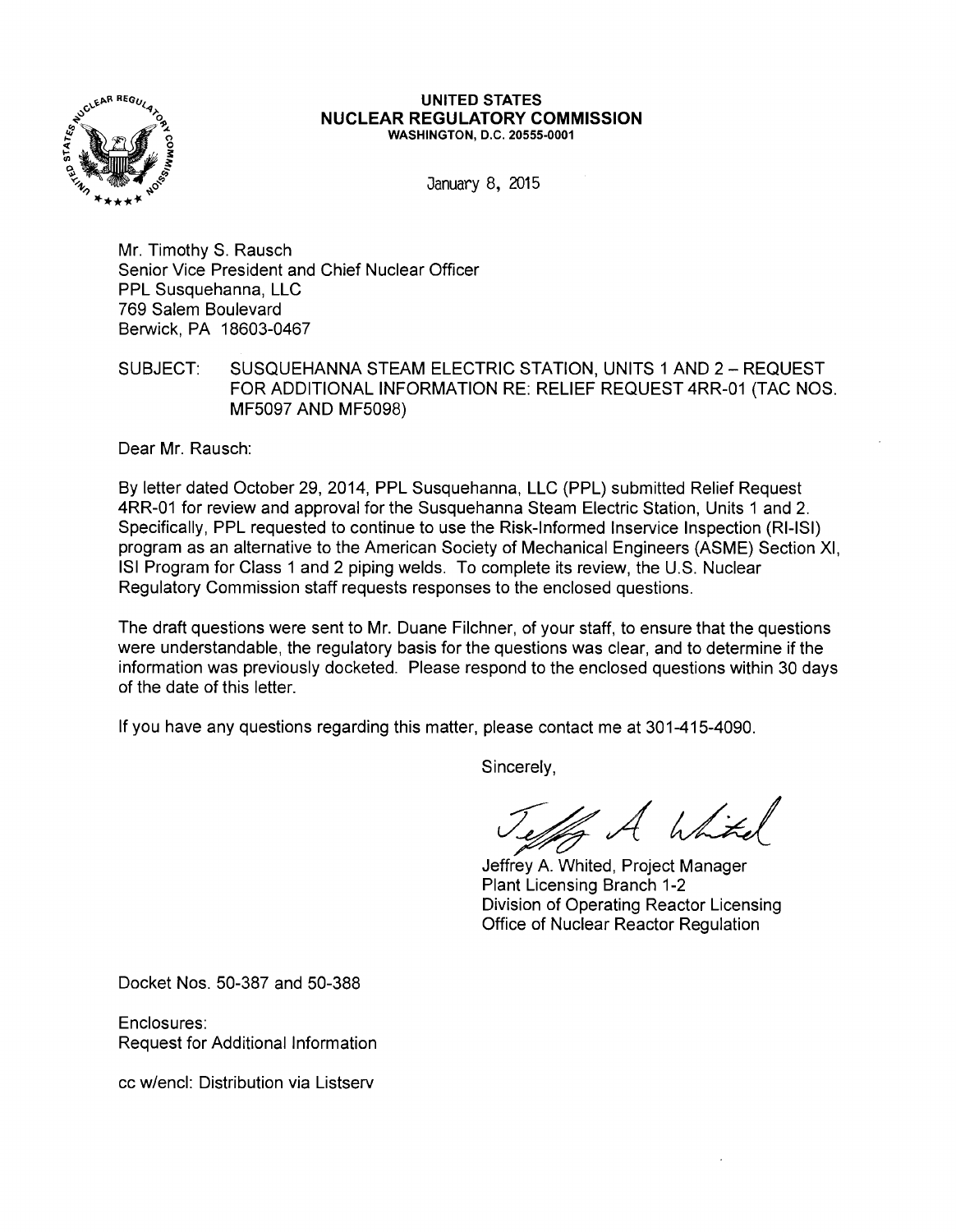## REQUEST FOR ADDITIONAL INFORMATION

## OFFICE OF NUCLEAR REACTOR REGULATION

# RELIEF REQUEST 4RR-01

# PPL SUSQUEHANNA, LLC

#### SUSQUEHANNA STEAM ELECTRIC STATION, UNITS 1 AND 2

### DOCKET NOS. 50-387 AND 50-388

By letter dated October 29, 2014,<sup>1</sup> PPL Susquehanna, LLC (PPL) submitted Relief Request 4RR-01 for review and approval for the Susquehanna Steam Electric Station (SSES), Units 1 and 2. Specifically, PPL requested to continue to use the Risk-Informed lnservice Inspection (RI-ISI) program as an alternative to the American Society of Mechanical Engineers (ASME) Section XI, lSI Program for Class 1 and 2 piping welds. To complete its review, the U.S. Nuclear Regulatory Commission (NRC) staff in the Division of Risk Assessment's Probabilistic Risk Assessment (PRA) Licensing Branch (APLA) and the Division of Engineering's Component Performance, Non-Destructive Examination (NDE), and Testing Branch (EPNB) requests a response to the questions below.

APLA RAI-01: In the Safety Evaluation Report (SER) for Electric Power Research Institute, Inc. (EPRI) Topical Report TR-112657, "Revised Risk-Informed lnservice Inspection Evaluation Procedure," Revision B-A, the NRC staff stated that "[t]he scope, level of detail, and quality of a PRA and the general methodology for using PRA in regulatory applications is discussed in [Regulatory Guide] RG 1.174 [, "An Approach for Using Probabilistic Risk Assessment In Risk Informed Decisions On Plant Specific Changes to the Licensing Basis"<sup>2</sup>]. RG 1.178 [, "An Approach for Plant Specific Risk Informed Decisionmaking Inservice Inspection of Piping,"<sup>3</sup>] provides guidance that is more specific to lSI." An acceptable change-in-risk evaluation requires the use of a PRA of appropriate technical quality that models the as-built and as-operated plant, as discussed in RGs 1.178 and 1.200, Revision 2, "An Approach for Determining the Technical Adequacy of Probabilistic Risk Assessment Results for Risk-Informed Activities."<sup>4</sup>

> Section 5.3 of EPRI TR-112657 describes that the consequence evaluation portion of the EPRI Methodology utilizes PRA inputs. EPRI TR-112657 further identifies key attributes and/or areas of the PRA where quality is considered relatively important to support a consistent RI-ISI application.

In Table 1 of Attachment 2 to 4RR-01, the licensee provided 24 supporting requirements (SRs) associated with internal flooding not meeting Capability Category II of the ASME/American Nuclear Society (ANS) PRA standard

 $2$  ADAMS Accession No. ML023240437.

Agencywide Documents Access and Management System (ADAMS) Accession No. ML14302A443.

<sup>&</sup>lt;sup>3</sup> ADAMS Accession No. ML032510128.

<sup>&</sup>lt;sup>4</sup> ADAMS Accession No. ML090410014.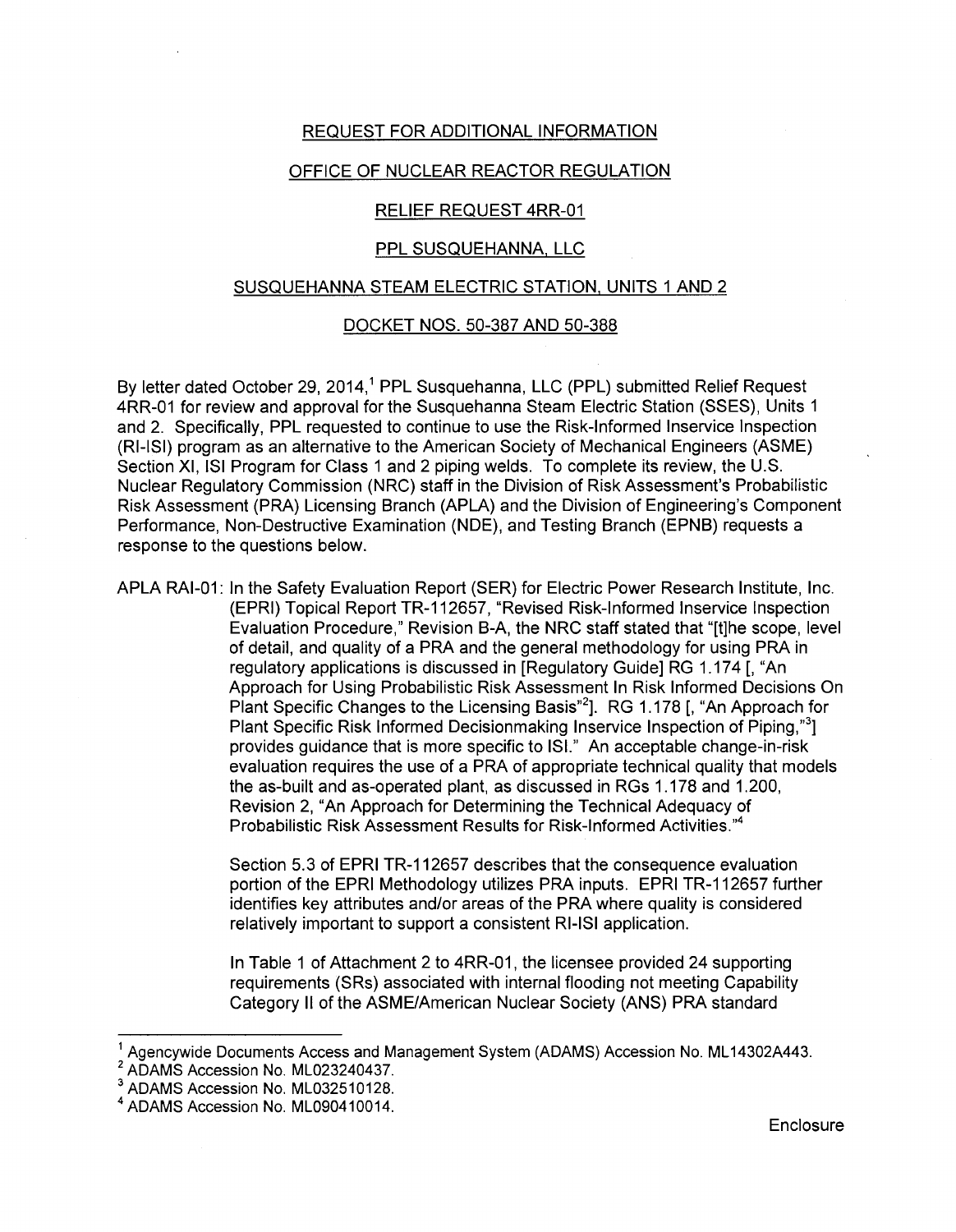(ASME/ANS RA-Sa-2009) from a full-scope peer review completed in 2012. Most of these SRs do not meet CC I requirements of the standard. In assessing the impact of these SRs, the licensee stated in Section 1.3 of Attachment 2 to 4RR-01, that

"Based on this industry comparison and small contribution of internal flooding to overall [Core Damage Frequency] CDF and [Large Early Release Frequency] LERF, the Susquehanna internal flooding PRA can be applied to support the fourth 10-year inspection interval based on code case N-578-1."

The contribution of flooding to total CDF is irrelevant to judging the acceptability of consequence and change-in-risk evaluations and, therefore, the acceptability of a RI-ISI program. As the full-scope peer-review of the Susquehanna Steam Electric Station (SSES) PRA has identified many Facts and Observation (F&Os) related to the internal flooding, the internal flooding PRA does not seem to be suitable for directly supporting the RI-ISI.

- a) Provide an explanation of why the results of the internal flooding PRA, if used in consequence and change-in-risk evaluations to support the relief request, are acceptable given that the large number of SRs related to key areas in flooding identified in EPRI TR-112657, Revision B-A do not meet requirements of the ASME/ANS RA-Sa-2009 and RG 1.200, Revision 2.
- b) Describe whether any RI-ISI specific evaluation was performed to overcome the known weaknesses in the flooding evaluation.
- APLA RAI-02: The SER states that EPRI TR-112657, Rev. B does not include a detailed discussion of the specific assumptions to be used to guide the assessment of the direct and indirect effects of segment failures. The SER further states that specific assumptions regarding the direct and indirect effects of pipe segment failure should be developed by the individual licensees and should form part of the onsite documentation.

In Table 1 of Attachment 2 to 4RR-01, the description of F&O 6-14 states that a "qualitative discussion of additional impacts (jet impingement, pipe whip, humidity) is required for CC I/II per RG 1.200 clarification to meet SR IFSN-A6. An evaluation of medium/small bore piping for pipe whip and jet impingement is required to meet SR IFQU-A9."

- a) Clarify if specific guidelines and assumptions used for determining direct and indirect effects of flooding have been developed for this application.
- b) Clarify if the loss of mitigating ability (discussed in Section 3.2.4 of the SER), where segment failures that only cause failure of mitigating functions but do not cause a plant trip, has been considered in consequence evaluations for this application in accordance with EPRI TR-112657.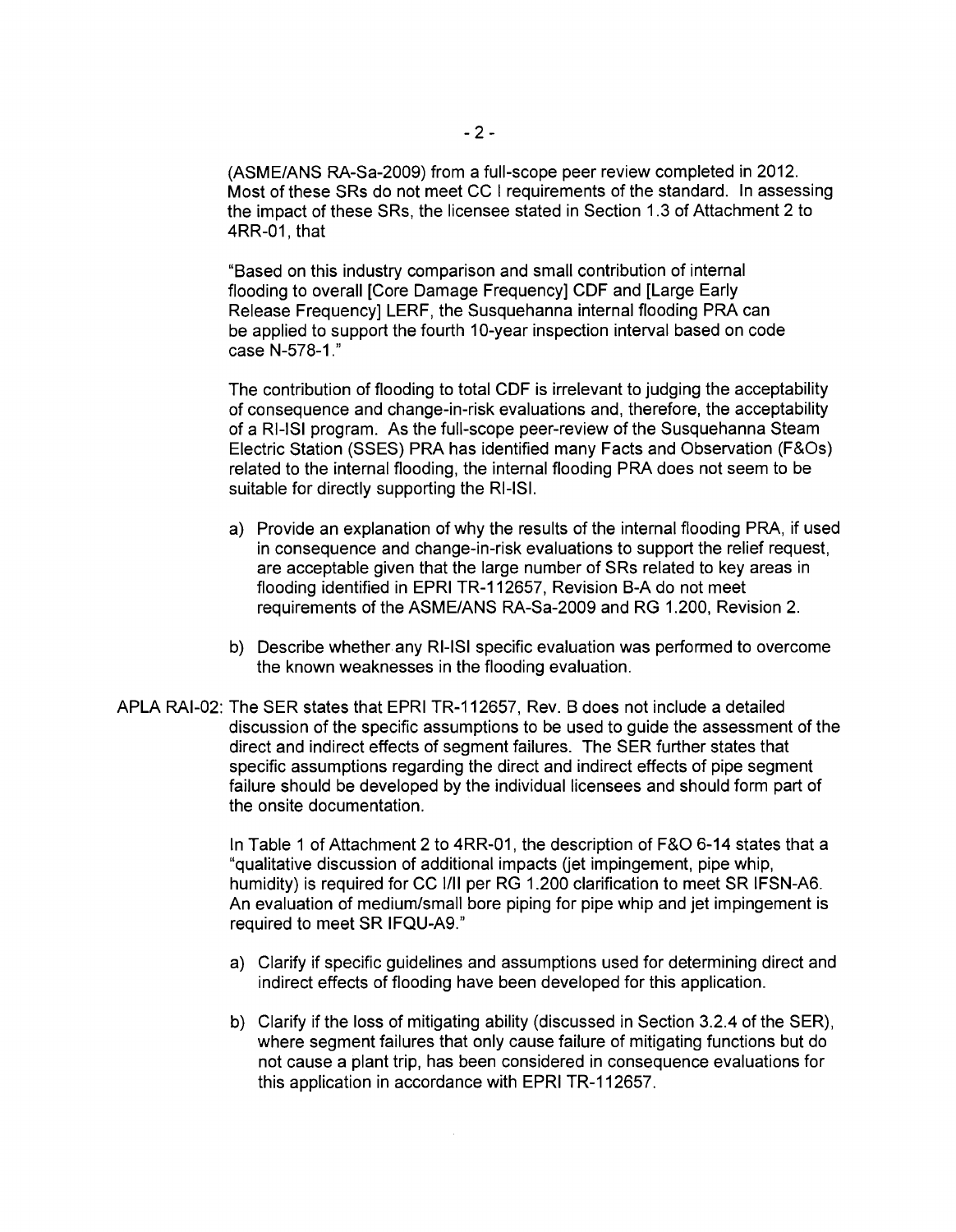- APLA RAI-03: In Section 4.0 of the SER for EPRI TR-112657, Revision 8-A, the NRC staff concluded that a licensee requesting to implement an RI-ISI program pursuant to section 50.55a(a)(3) may incorporate into its application, by reference, the program described in EPRI TR-112657, Rev. 8, together with appropriate plantspecific information, provided that the application includes, among other items, a statement that RG principles have been met (or any exceptions) and a summary of any augmented inspections that would be affected.
	- a) The fifth principle in RG 1.174 states that the impact of the proposed change should be monitored using performance measurement strategies. Clarify whether the implementation and monitoring program of the third 10-year interval ISI program will continue during the proposed fourth 10-year interval. Discuss any changes in the implementation and monitoring program from the third 10-year interval.
	- b) Identify any changes to the augmented inspection programs from the approved third 10-year interval RI-ISI program and discuss the reason(s) for any changes.
- APLA RAI-04: RG 1.193,<sup>5</sup> "ASME Code Cases Not Approved for Use," Revision 4, has listed Code Case N-578-1, "Risk-Informed Requirements for Class 1, 2, or 3 Piping, Method 8" as an unacceptable Section XI Code Case. Identify any portions of Code Case N-578-1 , which have been used in the development of the proposed RI-ISI program, that are not specifically incorporated into, or referenced by, EPRI TR-112657, Revision 8-A.
- EPN8 RAI-01: In Section 4.0 of the SER for EPRI TR-112657, the NRC staff concluded that a licensee requesting to implement an RI-ISI program pursuant to Title 10 of the Code of Federal Regulations (10 CFR) Section 50.55a(a)(3) may incorporate into its application, by reference, the program described in EPRI TR-112657, Rev. 8, together with appropriate plant-specific information, provided that the application includes, among other items, a summary of the risk impact. The licensee stated in Section 5 of the Attachment 1 to 4RR-01, that "[a]s part of the RI-ISI living program update, the delta risk assessment was re-evaluated and was determined to continue to meet the delta risk acceptance criteria of EPRI TR-112657."
	- a) Provide values for the changes in core damage frequency and changes in large early release frequency for SSES compared to ASME Code, Section XI lSI program values, and to the fourth lSI interval RI-ISI program values.
	- b) Provide a similar table as shown in Attachment A, Tables 7 and 8, of letter dated September 16, 2003,<sup>6</sup> for your proposed fourth interval program.

 $<sup>5</sup>$  ADAMS Accession No. ML13350A001<br> $<sup>6</sup>$  ADAMS Accession No. ML032670839</sup></sup>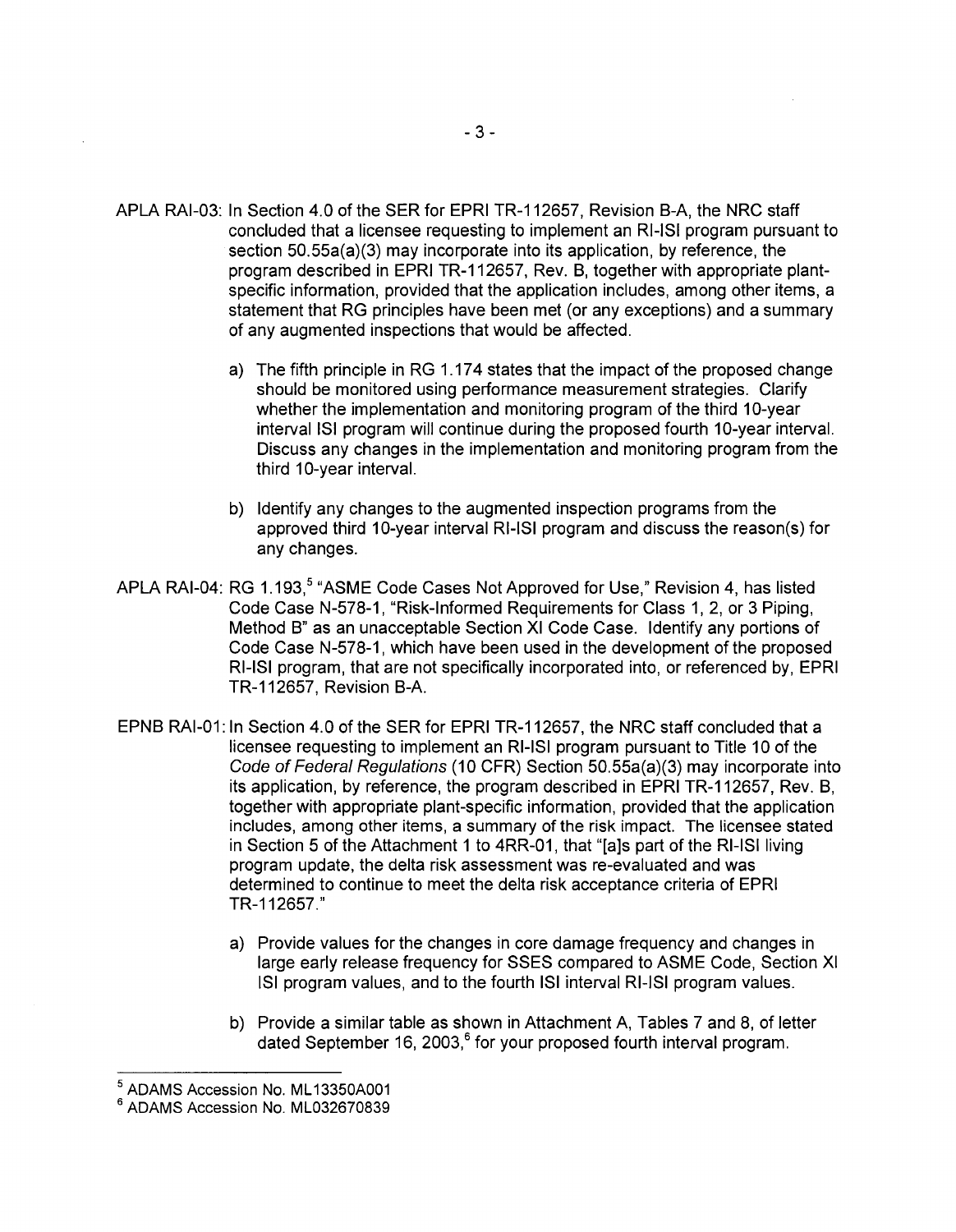EPN8 RAI-02: In Section 7 of 4RR-01, the licensee stated, in part, that:

Susquehanna considers both the plant and industry operating experience and updates the RI-ISI program during the re-evaluation process following each inspection period ...

a) Has the operating experience from licensee event report (LER) 50-387/2012- 007-01, dated November 20, 2012,<sup>7</sup> been incorporated to the RI-ISI program?

Corrective action number 6 in LER 50-387-2012-007-01 states, in part, that:

The welds are to be inspected each refueling outage (once per cycle) to confirm no surface indications and shall continue until the piping has been modified (or eliminated) to minimize vibrational response.

- b) Please summarize the actions taken because of this operational experience.
- c) Have the inspections taken place?
- d) If so, what are the results?
- e) Has the piping been modified (or eliminated) to minimize vibrational response?
- f) Has an inspection been performed on the modified piping?
- g) If applicable, please explain the plans for further inspections on the piping.
- EPN8 RAI-03: Of the welds not selected for future examinations, have previous examinations of any of these welds identified service induced degradation? If so, what was the degradation mechanism and what was done to mitigate the degradation?
- EPN8 RAI-04: 4RR-01 states the RI-ISI program is a living program monitored periodically for changes, where this monitoring includes numerous facets. Please confirm that vendor issued communications such as General Electric (GE)-Hitachi Safety Communications are included as part of the reviews done for the living aspects of the program.
- EPN8 RAI-05: The NRC staff notes that in the components affected section on page 1 of 18, of 4RR-01, the 8-F welds Code Item number is 85.140. This code item number is no longer in the ASME Code for the applicable inspection interval. Please explain.

<sup>&</sup>lt;sup>7</sup> ADAMS Accession No. ML123250703